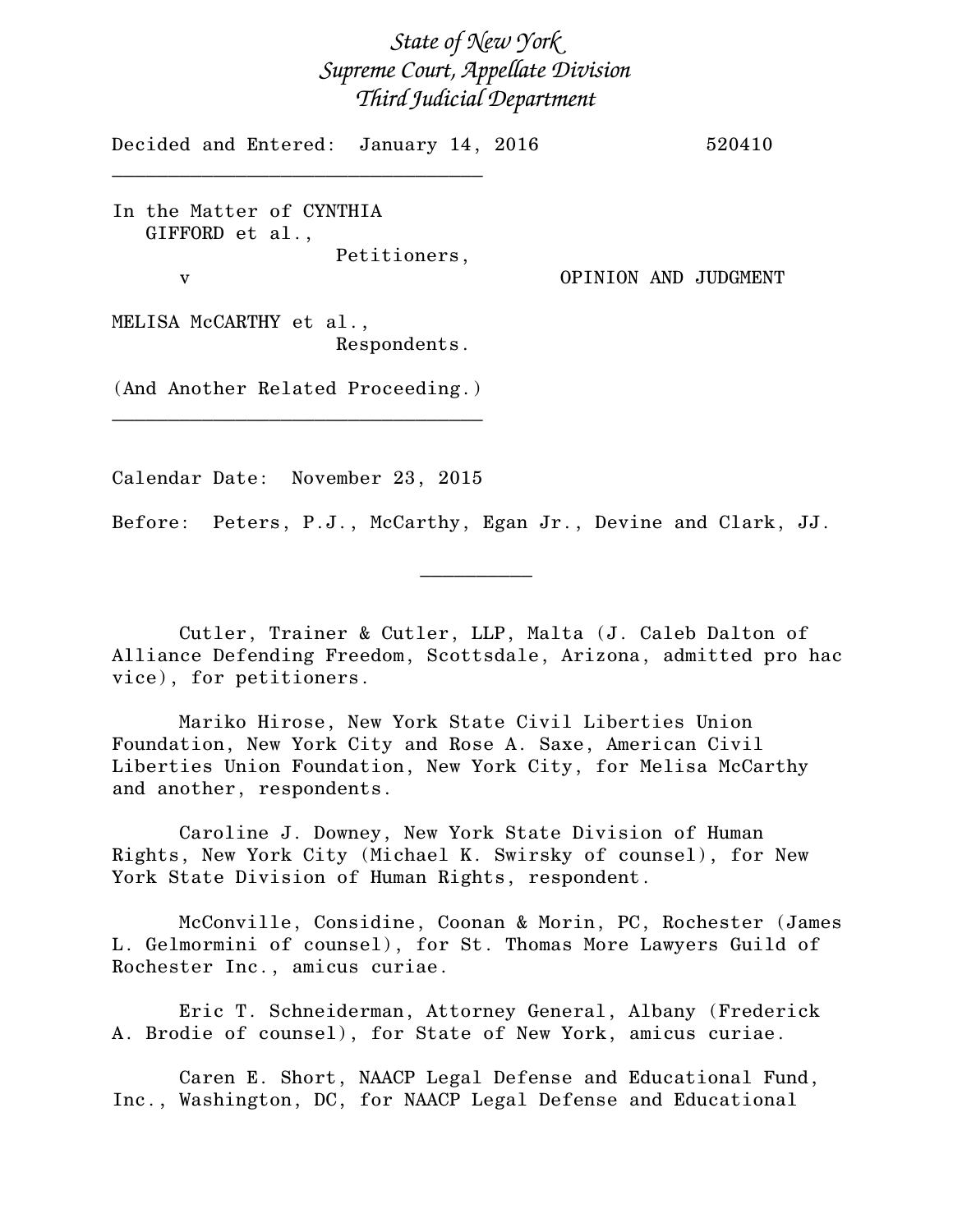Fund, Inc., amicus curiae.

Zachary A. Dietert, Americans United for Separation of Church and State, Washington, DC, for Americans United for Separation of Church and State, amicus curiae.

Jennifer C. Pizer, Lambda Legal Defense and Education Fund, Inc., Los Angeles, California, for Lambda Legal Defense and Education Fund, Inc., amicus curiae.

Mayer Brown, LLP, New York City (Hannah Y.S. Chanoine of counsel), for The Main Street Alliance and another, amici curiae.

Alan Sussman, National Center for Lesbian Rights, Bearsville, for National Center for Lesbian Rights, amicus curiae.

Hogan Lovells US, LLP, New York City (Nicole E. Schiavo of counsel), for Anti-Defamation League and others, amici curiae.

 $\frac{1}{2}$ 

Peters, P.J.

Proceedings pursuant to Executive Law § 298 (transferred to this Court by order of the Supreme Court, entered in Rensselaer County) to, among other things, review a determination of respondent State Division of Human Rights finding petitioners guilty of an unlawful discriminatory practice based upon sexual orientation.

Petitioners Cynthia Gifford and Robert Gifford own and operate petitioner Liberty Ridge Farm, LLC, a nearly 100-acre property located in the Town of Schaghticoke, Rensselaer County. Registered as a limited liability corporation, Liberty Ridge is not a member organization, a non-profit organization or a religious entity. In addition to harvesting and selling various crops to the public, Liberty Ridge rents portions of the farm to the public as a venue for, among other things, wedding ceremonies and receptions. It hosts both religious and secular wedding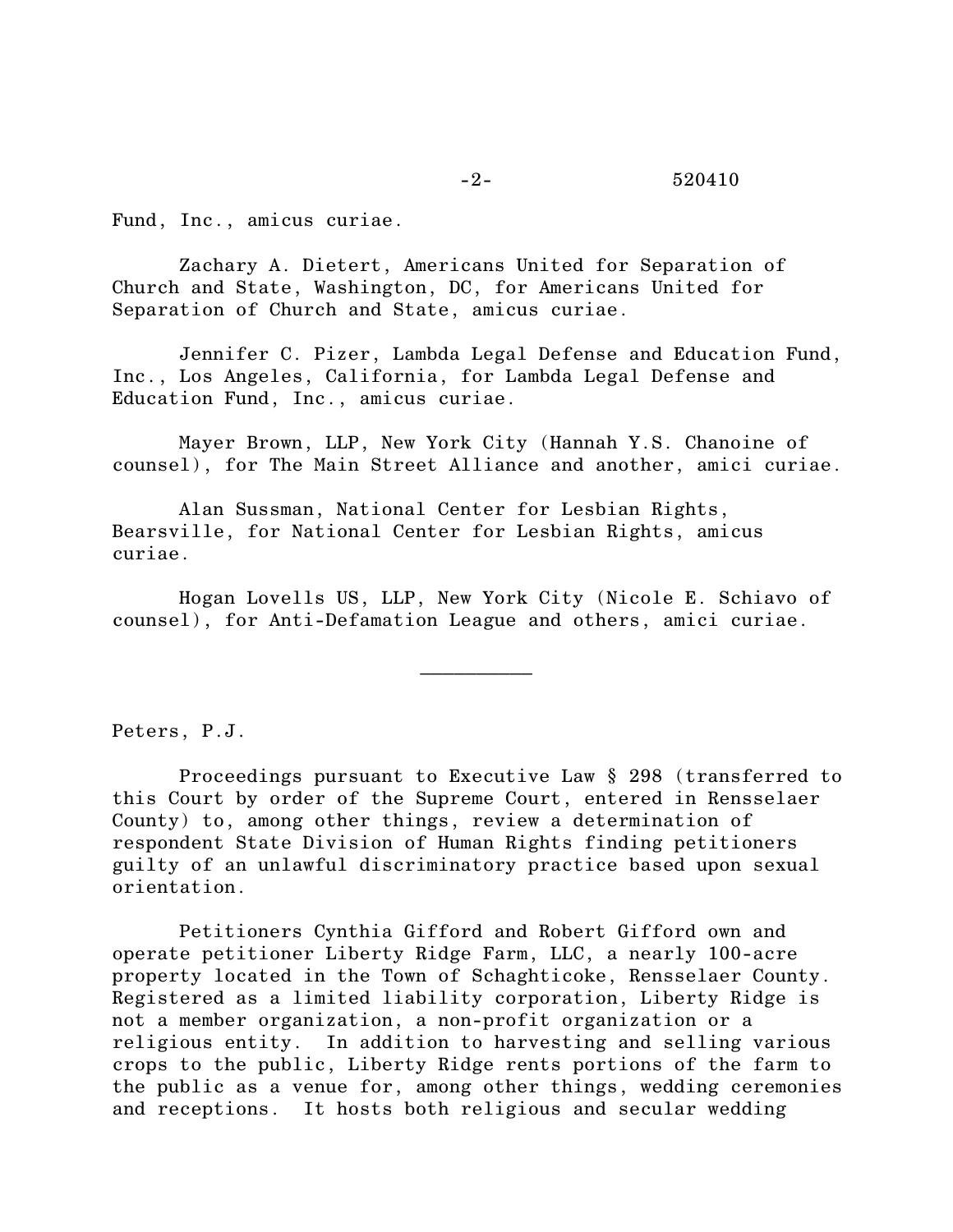ceremonies on the farm. When providing a venue site, Liberty Ridge offers several wedding-related event services, including transportation of guests within the premises, a light beverage station, decoration and set-up services, flower arrangements and event coordination. Such services are provided primarily by the Giffords themselves, particularly Cynthia Gifford, who serves as the "event coordinator."<sup>1</sup> Liberty Ridge also offers food and beverages for wedding receptions through a catering contract and employs catering, kitchen and wait staff for that purpose.

In October 2011, respondents Melisa McCarthy and Jennifer  $McCarthy - a same-sex couple - became engaged to be married.$ Approximately a year later, Melisa McCarthy spoke with Cynthia Gifford on the telephone concerning Liberty Ridge as a venue for her wedding ceremony and reception. During their conversation, Melisa McCarthy used the female pronoun to refer to her fiancée, thus indicating that she was engaged to a woman. Cynthia Gifford promptly interjected that there was "a problem" and that the farm did "not hold same[-]sex marriages." In response to Melisa McCarthy's query as to the reason for not allowing same-sex marriages, Cynthia Gifford explained that "it's a decision that my husband and I have made that that's not what we wanted to have on the farm."

The McCarthys thereafter filed complaints and amended complaints with respondent State Division of Human Rights (hereinafter SDHR) alleging that petitioners engaged in unlawful discriminatory practices based on sexual orientation. After an investigation, SDHR determined that it had jurisdiction over the matters and that probable cause existed to support the complaints. Following a public hearing, an Administrative Law Judge (hereinafter ALJ) found that Liberty Ridge is a place of public accommodation within the meaning of the Human Rights Law and that petitioners illegally discriminated against the McCarthys on the basis of their sexual orientation. The ALJ recommended that the McCarthys each be awarded \$1,500 in

 $1$  The Giffords also serve as personal assistants to the bride, "right down to fluffing her dress before she walks down the aisle."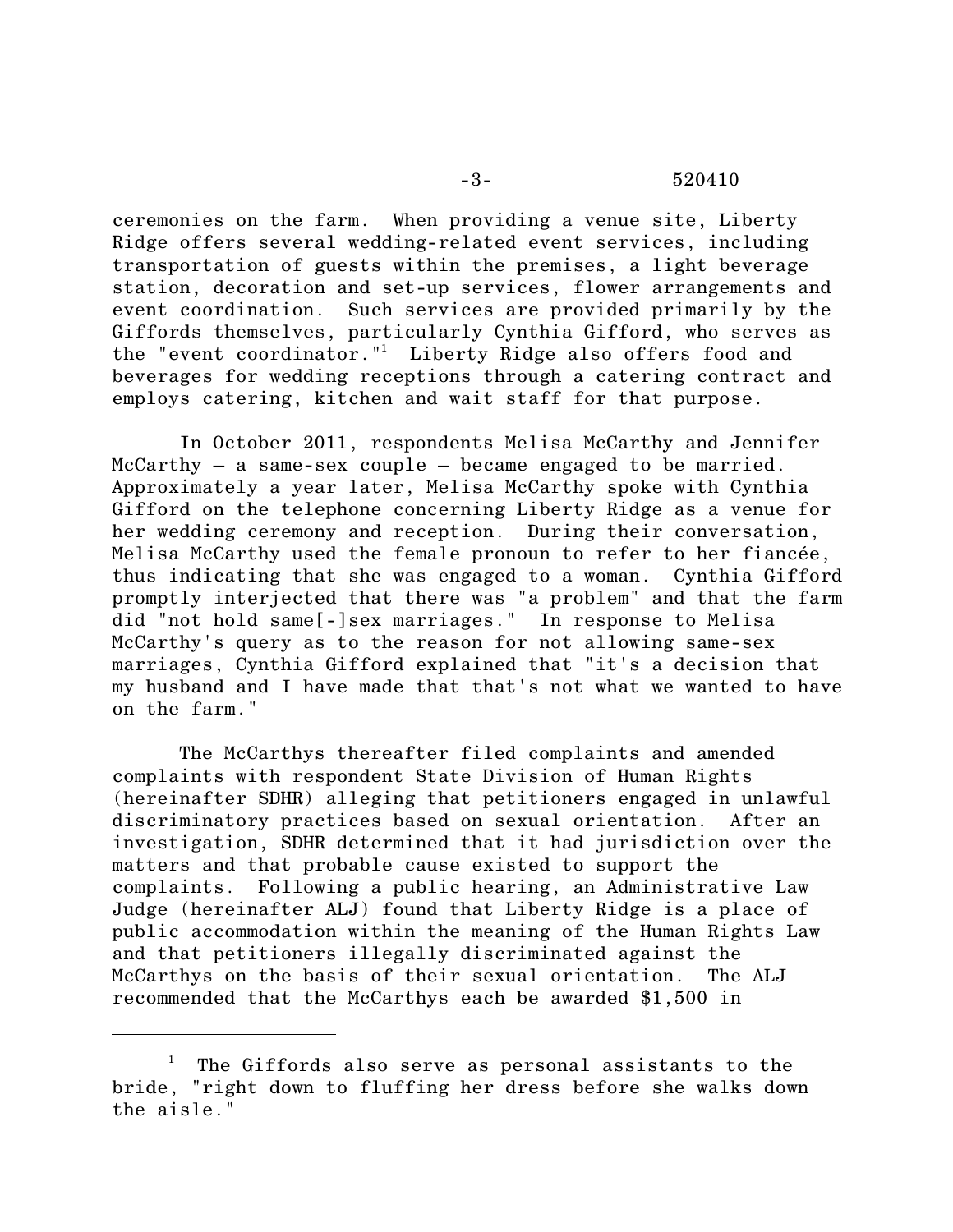# -4- 520410

compensatory damages for the emotional injuries they suffered as a result of the discrimination, that a civil fine and penalty in the amount of \$10,000 be imposed upon petitioners and that petitioners be directed to cease and desist from engaging in discriminatory practices and establish anti-discrimination training and procedures at the farm. The Commissioner of Human Rights adopted the ALJ's findings and recommendations with minor changes not relevant here. Petitioners then commenced this proceeding pursuant to Executive Law § 298 to annul SDHR's determination on various statutory and constitutional grounds, and SDHR cross-petitioned for, among other things, enforcement of its determination. The proceeding was subsequently transferred to this Court.

# I. STATE LAW ISSUES

The Human Rights Law was enacted "to assure that every individual within this state is afforded an equal opportunity to enjoy a full and productive life" by "eliminat[ing] and prevent[ing] discrimination in employment, in places of public accommodation, resort or amusement, in educational institutions, in public services, in housing accommodations, in commercial space and in credit transactions" (Executive Law § 290 [3]). To accomplish these goals, the Human Rights Law declares it an "unlawful discriminatory practice" for any "owner, lessee, proprietor, manager, superintendent, agent or employee of any place of public accommodation, resort or amusement, because of the . . . sexual orientation . . . of any person, directly or indirectly, to refuse, withhold from or deny to such person any of the accommodations, advantages, facilities or privileges thereof" (Executive Law  $\S 296 [2] [a])$ .

Petitioners challenge SDHR's determination that they violated the Human Rights Law on two distinct grounds. First, they assert that they are not subject to the provisions of the Human Rights Law because Liberty Ridge's wedding facilities do

<sup>2</sup> "Sexual orientation" is defined as "heterosexuality, homosexuality, bisexuality or asexuality, whether actual or perceived" (Executive Law § 292 [27]).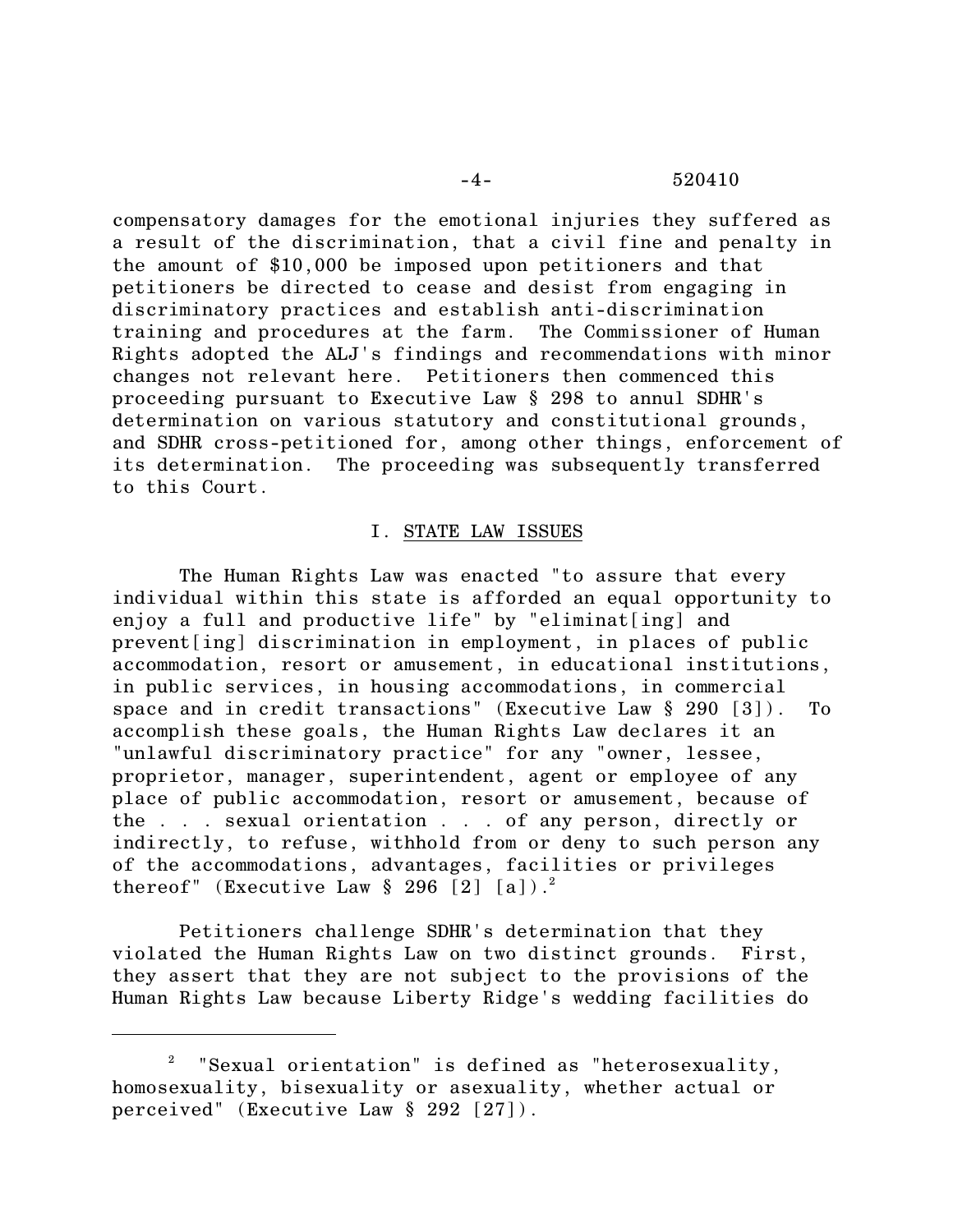-5- 520410

not constitute a "place of public accommodation" within the meaning of the statute. Petitioners also claim that, even if they are within the proscription of the statute, substantial evidence does not support the conclusion that they engaged in unlawful discrimination on the basis of sexual orientation.

Executive Law § 292 (9) "defines 'place of public accommodation, resort or amusement' inclusively and illustratively, not specifically, and sets forth an extensive list of examples of places within the statute" (Matter of United States Power Squadrons v State Human Rights Appeal Bd., 59 NY2d 401, 409 [1983]; see New York State Club Assn. v City of New York, 69 NY2d 211, 218 [1987], affd 487 US 1 [1988]). Such term includes "establishments dealing with goods or services of any kind" and "any place where food is sold for consumption on the premises" (Executive Law § 292 [9]). Over the years, the statutory definition has been expanded repeatedly, "provid[ing] a clear indication that the Legislature used the phrase place of public accommodation 'in the broad sense of providing conveniences and services to the public' and that it intended that the definition of place of accommodation should be interpreted liberally" (Matter of Cahill v Rosa, 89 NY2d 14, 21 [1996], quoting Matter of United States Power Squadrons v State Human Rights Appeal Bd., 59 NY2d at 411-412; see generally Executive Law § 300).

Here, Liberty Ridge's wedding facilities fall comfortably within the broad definition of "place of public accommodation." It is undisputed that petitioners open Liberty Ridge to the public as a venue for wedding ceremonies and receptions and offer several wedding-related event services in connection therewith. Indeed, the only wedding-related service that Liberty Ridge does not provide is an officiant for the wedding ceremony. The couples who contract to wed at Liberty Ridge's facilities are members of the general public who, like the McCarthys, may be attracted to the farm by its broadly disseminated advertisements and website. The fact that the wedding ceremonies occur on private property and pursuant to a written contract does not, as petitioners contend, remove Liberty Ridge's facilities from the reach of the Human Rights Law; the critical factor is that the facilities are made available to the public at large (see Matter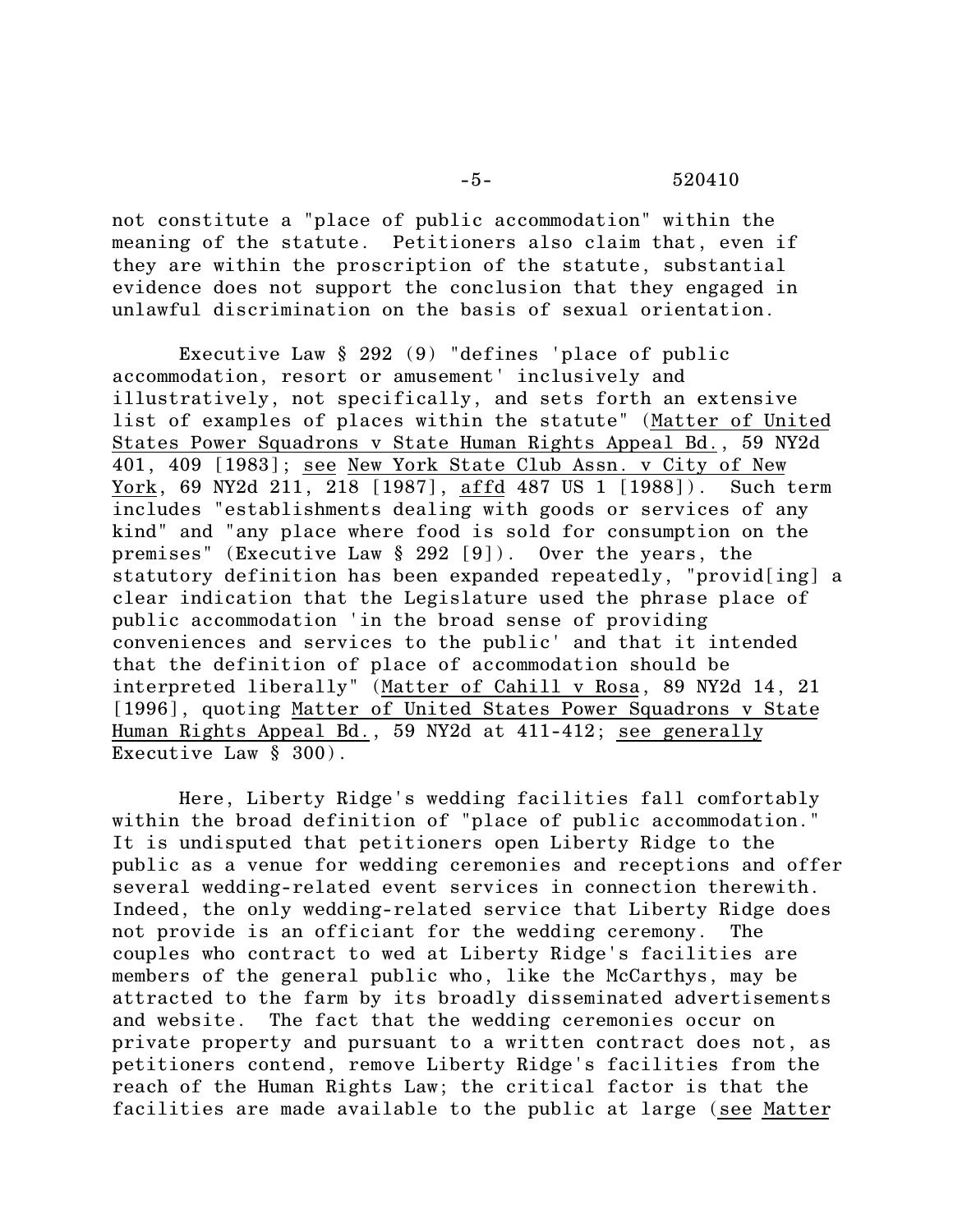of Cahill v Rosa, 89 NY2d at 21-23; Matter of Mill Riv. Club, Inc. v New York State Div. of Human Rights, 59 AD3d 549, 554-555 [2009], appeal dismissed 12 NY3d 871 [2009], lv denied 13 NY3d 705 [2009]). Thus, SDHR properly determined that petitioners were subject to the Human Rights Law.

Addressing petitioners' challenge to SDHR's substantive determination that they engaged in unlawful discrimination on the basis of sexual orientation, it is settled that the "extremely narrow" scope of our review is limited to a consideration of whether the determination is supported by substantial evidence (Matter of State Div. of Human Rights [Granelle], 70 NY2d 100, 106 [1987]). In such an analysis, we may not weigh the evidence or substitute our judgment for that of SDHR even where "the evidence is conflicting and room for choice exists" (id.; see Rainer N. Mittl, Ophthalmologist, P.C. v New York State Div. of Human Rights, 100 NY2d 326, 330 [2003]; Matter of Arcuri v Kirkland, 113 AD3d 912, 913 [2014]). If we find a rational basis for SDHR's conclusion, our judicial function is complete (see Matter of State Div. of Human Rights [Granelle], 70 NY2d at 106).

As the record clearly reflects, Cynthia Gifford displayed no unwillingness to allow the McCarthys to marry at the farm until Melisa McCarthy referred to her fiancée as a "she." Despite Cynthia Gifford's clear rejection of the McCarthys as customers, petitioners nonetheless argue that, in advising Melisa McCarthy that "we do not hold same[-]sex marriages here at the farm," they did not deny services to the McCarthys "because of" their sexual orientation (Executive Law § 296 [2] [a]). Instead, petitioners claim that the decision to do so was based solely upon the Giffords' religious beliefs regarding same-sex marriage. Such attempts to distinguish between a protected status and conduct closely correlated with that status have been soundly rejected (see Christian Legal Soc. Chapter of Univ. of Cal., Hastings College of the Law v Martinez, 561 US 661, 689 [2010]; Lawrence v Texas, 539 US 558, 575 [2003]; Bob Jones Univ. v United States, 461 US 574, 605 [1983]). The act of entering into a same-sex marriage is "conduct that is inextricably tied to sexual orientation" and, for purposes of the Human Rights Law, we hold that there is "no basis for distinguishing between discrimination based on sexual orientation and discrimination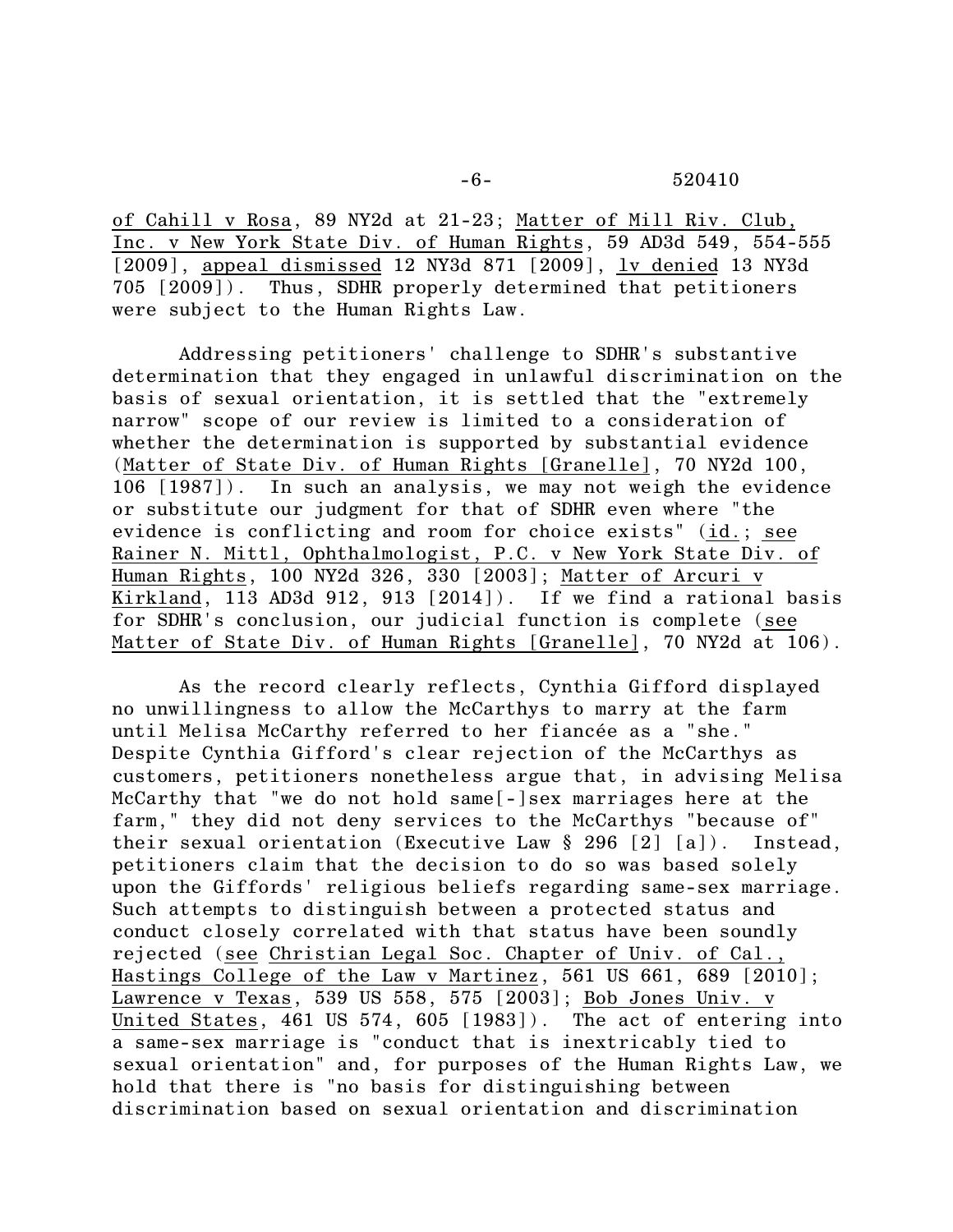based on someone's conduct of publicly committing to a person of the same sex" (Elane Photography, LLC v Willock, 309 P3d 53, 62 [Sup Ct NM 2013], <u>cert denied</u> \_\_\_ US \_\_\_, 134 S Ct 1787 [2014];<br><u>accord Craig v Masterpiece Cakeshop, Inc.,</u> \_\_\_ P3d \_\_ , , 2015 accord Craig v Masterpiece Cakeshop,  $\overline{Inc}$ , \_\_\_ P3d \_ WL 4760453, \*6, 2015 Colo App LEXIS 1217, \*15-18  $\lfloor 2015 \rfloor$ . Accordingly, petitioners discriminated on the basis of sexual orientation when they refused to host the McCarthys' wedding on the premises.

Petitioners' claim that their prohibition of same-sex wedding ceremonies on their property was narrowly drawn, and that they would "happily" host wedding receptions, parties or other events for couples in same-sex relationships, does not alter this conclusion.<sup>3</sup> The Human Rights Law makes it unlawful to refuse, withhold from or deny, on the account of sexual orientation, "any of the accommodations, advantages, facilities or privileges" furnished by a place of public accommodation (Executive Law § 296 [2] [a] [emphasis added]). Simply put, the statute "does not permit businesses to offer a 'limited menu' of goods or services to customers on the basis of a status that fits within one of the protected categories" (Elane Photography, LLC v Willock, 309 P3d at 62; see Craig v Masterpiece Cakeshop, Inc., 2015 WL 4760453 at  $*7$ , 2015 Colo App LEXIS 1217 at  $*40$ ; Batavia Lodge No. 196, Loyal Order of Moose v New York State Div. of Human Rights, 35 NY2d 143, 145 [1974] [finding "blatant and intolerable" discrimination where black complainants were invited on the premises for a fashion show but, unlike the white attendees, were refused service at a private bar inside the event]; see also United States Power Squadrons v State Human Rights Appeal Bd., 59 NY2d at 416-417). Thus, petitioners' purported willingness to offer some services to the McCarthys does not cure their refusal to provide a service that was offered to the general public.

<sup>&</sup>lt;sup>3</sup> We note, initially, that no such distinction was ever communicated to the McCarthys. To the contrary, Cynthia Gifford blanketly declared during the telephone conversation that she and her husband did not hold same-sex marriages at Liberty Ridge and, even when questioned as to the basis for the policy, did not clarify that the policy referred only to the marriage ceremony.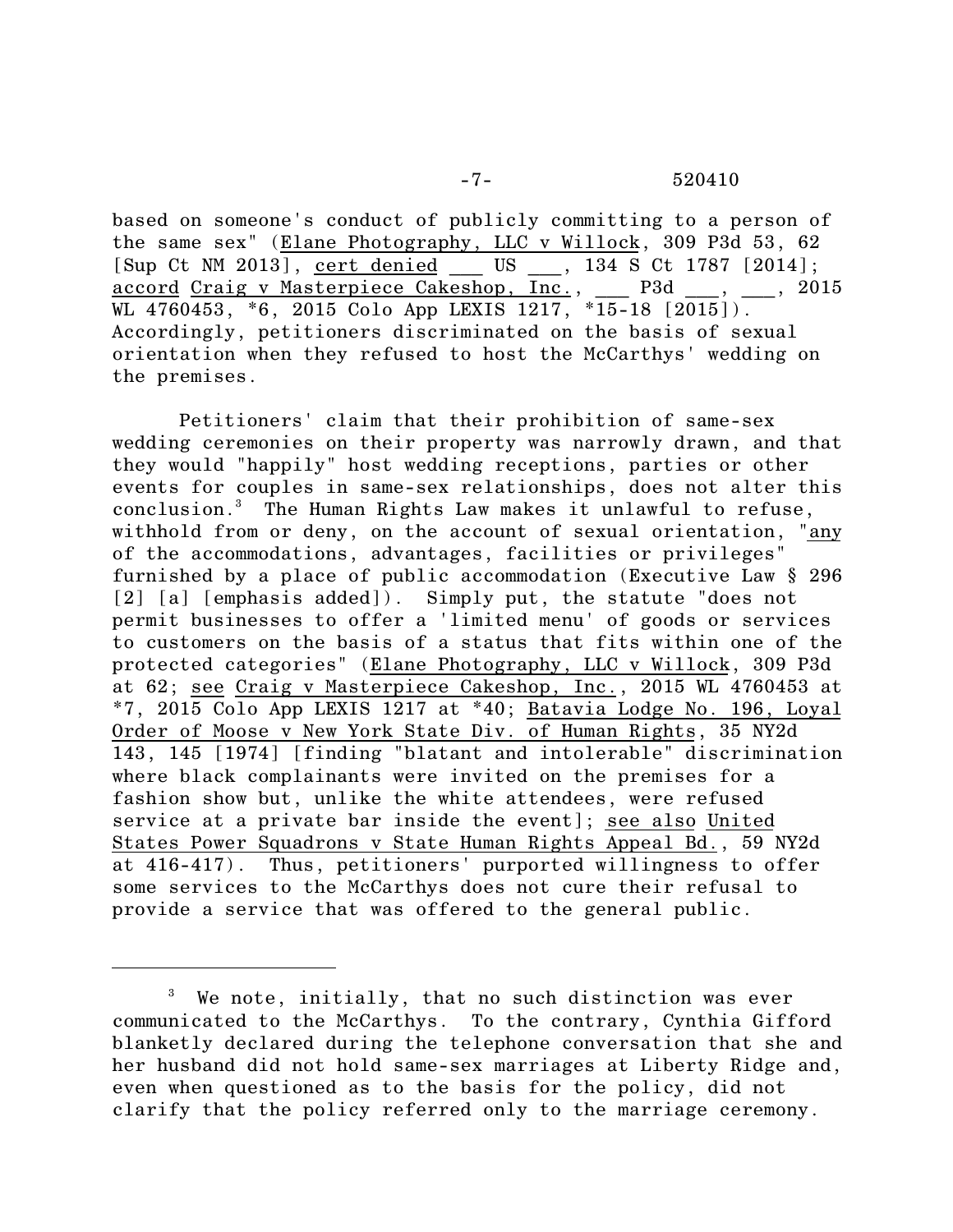#### II. CONSTITUTIONAL ISSUES

#### A. FREE EXERCISE

Petitioners assert that the remedy imposed upon the Giffords by SDHR violates their rights under the Free Exercise Clause of the Federal and State Constitutions. Claiming that the Giffords hold a sincere religious belief that marriage is "between one man and one woman under God," petitioners argue that SDHR's determination unconstitutionally compels the Giffords to "host and participate in what they consider to be a sacred event that violates their religious beliefs" and to implement antidiscrimination training and procedures that will necessarily endeavor to alter their religiously-motivated views and practices.

We turn our attention first to petitioners' claims under the Federal Free Exercise Clause. The First Amendment of the US Constitution, which is binding on the states by virtue of the Fourteenth Amendment (see Shelton v Tucker, 364 US 479, 487 [1960]; Cantwell v Connecticut, 310 US 296, 303 [1940]), provides that "Congress shall make no law respecting an establishment of religion, or prohibiting the free exercise thereof" (US Const Amend I). However, "the right of free exercise does not relieve an individual of the obligation to comply with a 'valid and neutral law of general applicability on the ground that the law proscribes (or prescribes) conduct that his [or her] religion prescribes (or proscribes)'" (Employment Div., Dept. of Human Resources of Ore. v Smith, 494 US 872, 879 [1990], quoting United States v Lee, 455 US 252, 263 n 3 [1982] [Stevens, J., concurring]; accord Catholic Charities of Diocese of Albany v Serio, 7 NY3d 510, 521 [2006], cert denied 552 US 816 [2007]). Thus, "a generally applicable and otherwise valid enactment, which is not intended to regulate religious conduct or beliefs but which may incidentally burden the free exercise of religion, is not deemed to violate the First Amendment" (Matter of New York State Empl. Relations Bd. v Christ the King Regional High School, 90 NY2d 244, 248 [1997]; see Employment Div., Dept. of Human Resources of Ore. v Smith, 494 US at 878-879).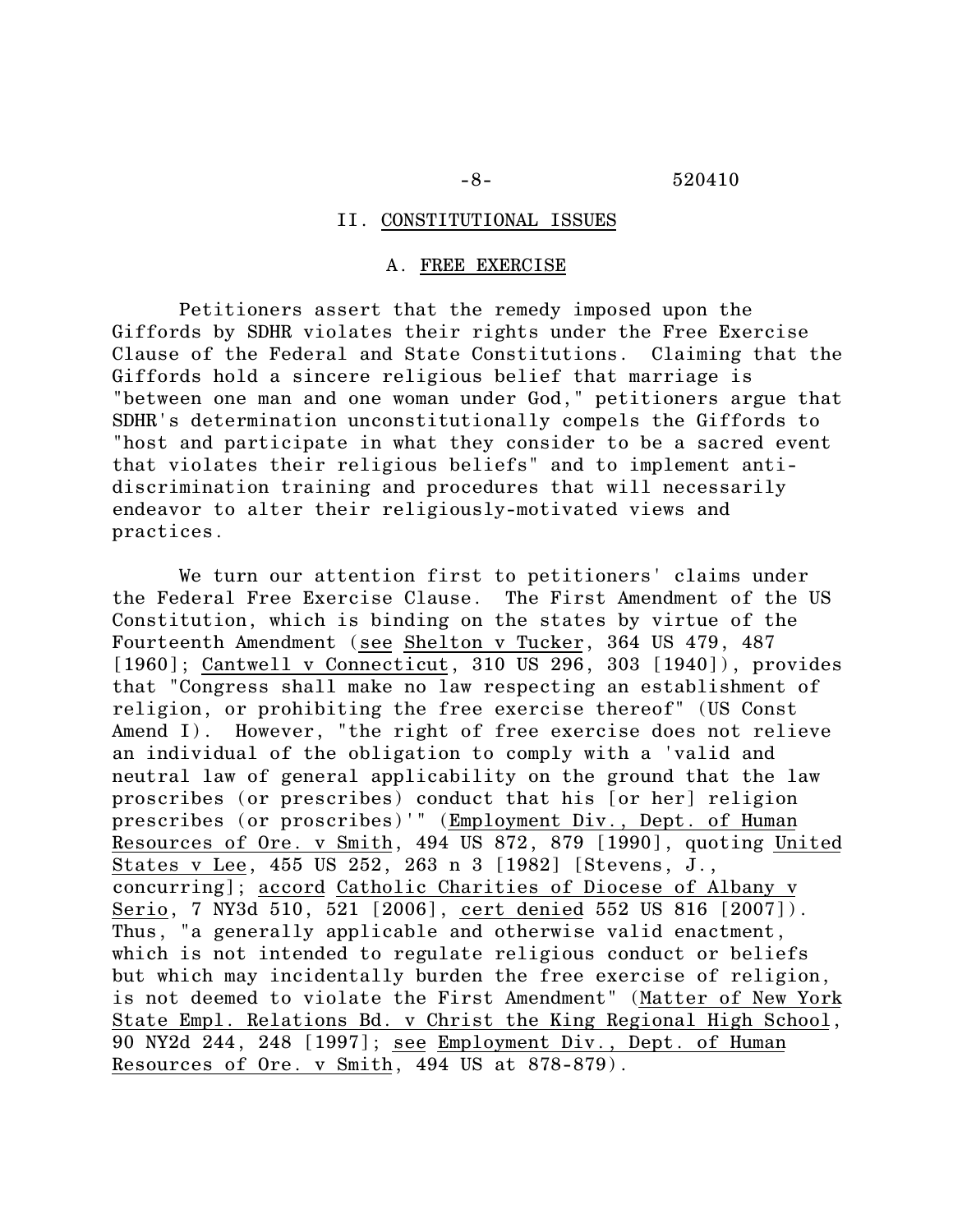-9- 520410

The Human Rights Law does not "target[] religious beliefs," nor is its objective "to infringe upon or restrict practices because of their religious motivation" (Church of Lukumi Babalu Aye, Inc. v Hialeah, 508 US 520, 533 [1993]; accord Catholic Charities of Diocese of Albany v Serio, 7 NY3d at 521). Rather, the Human Rights Law generally forbids all discrimination against a protected class in places of public accommodation regardless of the motivation. The fact that some religious organizations and educational facilities are exempt from the statute's public accommodation provision does not, as petitioners claim, demonstrate that it is not neutral or generally applicable (see Catholic Charities of Diocese of Albany v Serio, 7 NY3d at 522). Thus, we find no violation of the Giffords' First Amendment free exercise rights (see id.; Matter of New York State Empl. Relations Bd. v Christ the King Regional High School, 90 NY2d at 248-249; Craig v Masterpiece Cakeshop, Inc., 2015 WL 4760453 at \*15-17, 2015 Colo App LEXIS at \*85-91; Elane Photography, LLC v Willock, 309 P3d at 73-75; State of Washington v Arlene's Flowers, Inc., 2015 WL 720213, \*21-22 [2015]).

Petitioners' claims fare no better under New York's Free Exercise Clause. "[W]hen the State imposes 'an incidental burden on the right to free exercise of religion[,]' [a court] must consider the interest advanced by the legislation that imposes the burden, and . . . '[t]he respective interests must be balanced to determine whether the incidental burdening is justified'" (Catholic Charities of Diocese of Albany v Serio, 7 NY3d at 525, quoting La Rocca v Lane, 37 NY2d 575, 583 [1975], cert denied 424 US 968 [1976]; see People ex rel. DeMauro v Gavin, 92 NY2d 963, 964 [1998]). In conducting such a balancing test, the Legislature is accorded "substantial deference" and "the party claiming an exemption bears the burden of showing that the challenged legislation, as applied to that party, is an unreasonable interference with religious freedom" (Catholic Charities of Diocese of Albany v Serio, 7 NY3d at 525).

While we recognize that the burden placed on the Giffords' right to freely exercise their religion is not inconsequential, it cannot be overlooked that SDHR's determination does not require them to participate in the marriage of a same-sex couple. Indeed, the Giffords are free to adhere to and profess their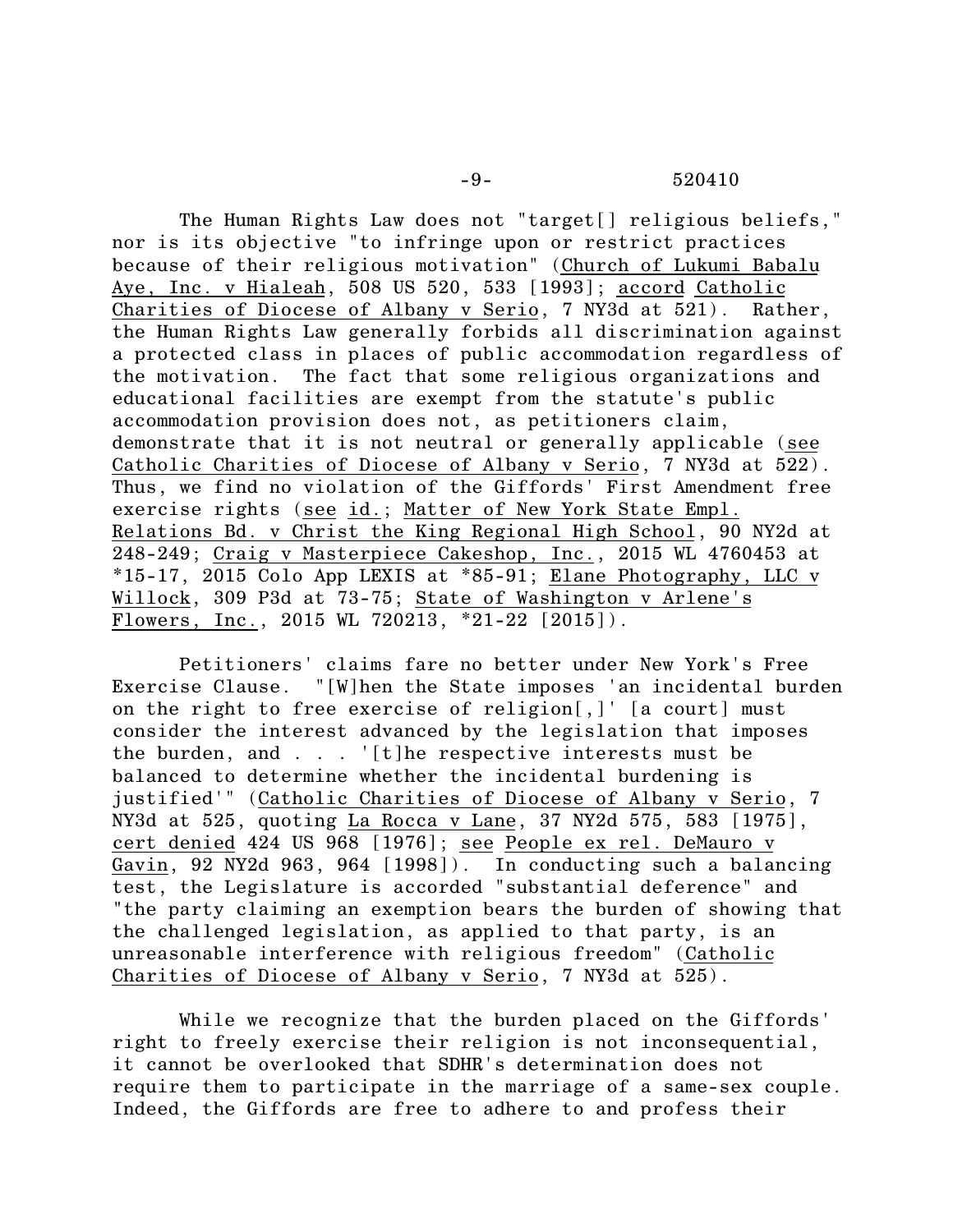religious beliefs that same-sex couples should not marry, but they must permit same-sex couples to marry on the premises if they choose to allow opposite-sex couples to do so. To be weighed against the Giffords' interests in adhering to the tenets of their faith is New York's long-recognized, substantial interest in eradicating discrimination (see Matter of New York City Tr. Auth. v State Div. of Human Rights, 78 NY2d 207, 216 [1991] [noting the "extremely strong statutory policy of eliminating discrimination" emobodied by the Human Rights Law]; Batavia Lodge No. 196, Loyal Order of Moose v New York State Div. of Human Rights, 35 NY2d at 145 [recounting a history of "strength and importance of the State's policy in combating discrimination"]; Matter of Mill Riv. Club, Inc. v New York State Div. of Human Rights, 59 AD3d at 555 [citing the "compelling state interest in preventing discrimination"]). Discriminatory denial of equal access to goods, services and other advantages made available to the public not only "deprives persons of their individual dignity," but also "denies society the benefits of wide participation in political, economic, and cultural life" (Roberts v United States Jaycees, 468 US 609, 625 [1984]). Assuring the citizens of New York "equal access to publicly available goods and services [thus] plainly serves compelling state interests of the highest order" (id. at 624). Balancing these competing interests, we conclude that petitioners failed to show that SDHR's determination constituted an unreasonable interference with the Giffords' religious freedom.

# B. FREE SPEECH

Petitioners also assert that, by directing them to cease and desist from their practice of prohibiting same-sex marriage ceremonies at the farm, SDHR's determination violates the free speech rights guaranteed to them by both the Federal and State Constitutions. Invoking both the prohibition against compelled speech and the right of expressive association, petitioners maintain that wedding ceremonies are "inherently expressive event[s]" and that, by hosting a same-sex ceremony on the farm, the Giffords would effectively be communicating and endorsing messages about marriage that are antithetical to their religious views on the issue. For the reasons that follow, we conclude that the asserted free speech protections have not been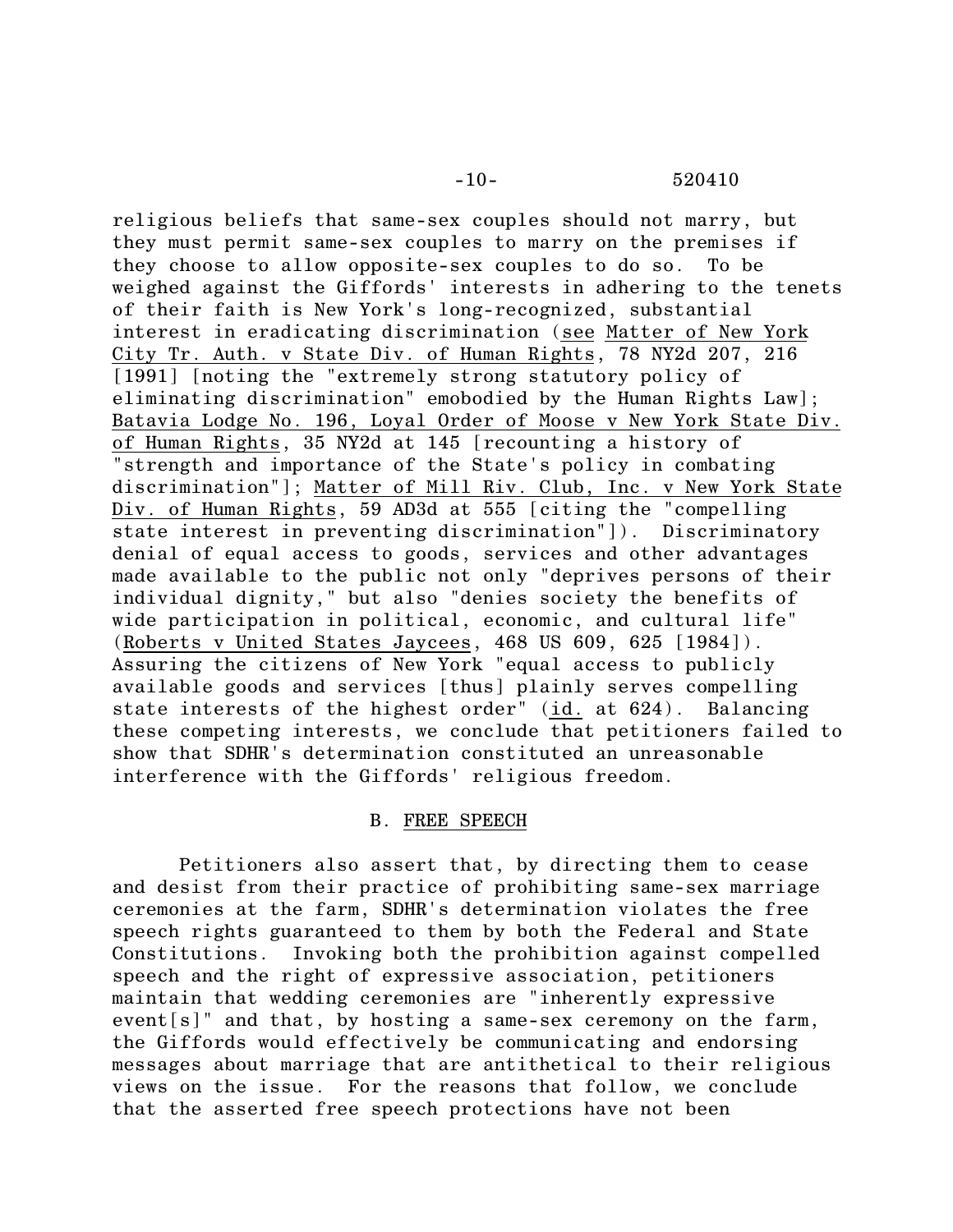transgressed here.

# 1. COMPELLED SPEECH

The First Amendment of the US Constitution guarantees that "Congress shall make no law . . . abridging the freedom of speech." This constitutional protection extends to "the right to refrain from speaking" (Wooley v Maynard, 430 US 705, 714 [1977]), as well as the right to be free from governmentcompelled speech or conduct (see Rumsfeld v Forum for Academic and Institutional Rights, Inc., 547 US 47, 61 [2006]; West Virginia State Bd. of Ed. v Barnette, 319 US 624, 642 [1943]). Thus, the government may not require an individual to personally speak a governmental message or require an individual "to host or accommodate another speaker's message" (Rumsfeld v Forum for Academic and Institutional Rights, Inc., 547 US at 63; see Wooley v Maynard, 430 US at 715-717). In assessing a claim of compelled expressive conduct, the threshold inquiry is whether the conduct allegedly compelled was sufficiently expressive so as to trigger the protections of the First Amendment (see Clark v Community for Creative Non-Violence, 468 US 288, 294 n 5 [1984]; Catholic Charities of Diocese of Albany v Serio, 28 AD3d 115, 129 [2006], affd 7 NY3d 510 [2006]). Conduct is considered inherently expressive when there is "'[a]n intent to convey a particularized message'" and there is a likelihood that the intended "'message [will] be understood by those who view[] it'" (Texas v Johnson, 491 US 397, 404 [1989], quoting Spence v Washington, 418 US 405, 410-411 [1974]).

Here, SDHR's determination does not compel the Giffords to endorse, espouse or promote same-sex marriages, nor does it require them to recite or display any message at all. The Giffords remain free to express whatever views they may have on the issue of same-sex marriage. The determination simply requires them to abide by the law and offer the same goods and services to same-sex couples that they offer to other couples. Despite the Giffords' assertion that their direct participation in same-sex wedding ceremonies would "broadcast to all who pass by the Farm" their support for same-sex marriage, reasonable observers would not perceive the Giffords' provision of a venue and services for a same-sex wedding ceremony as an endorsement of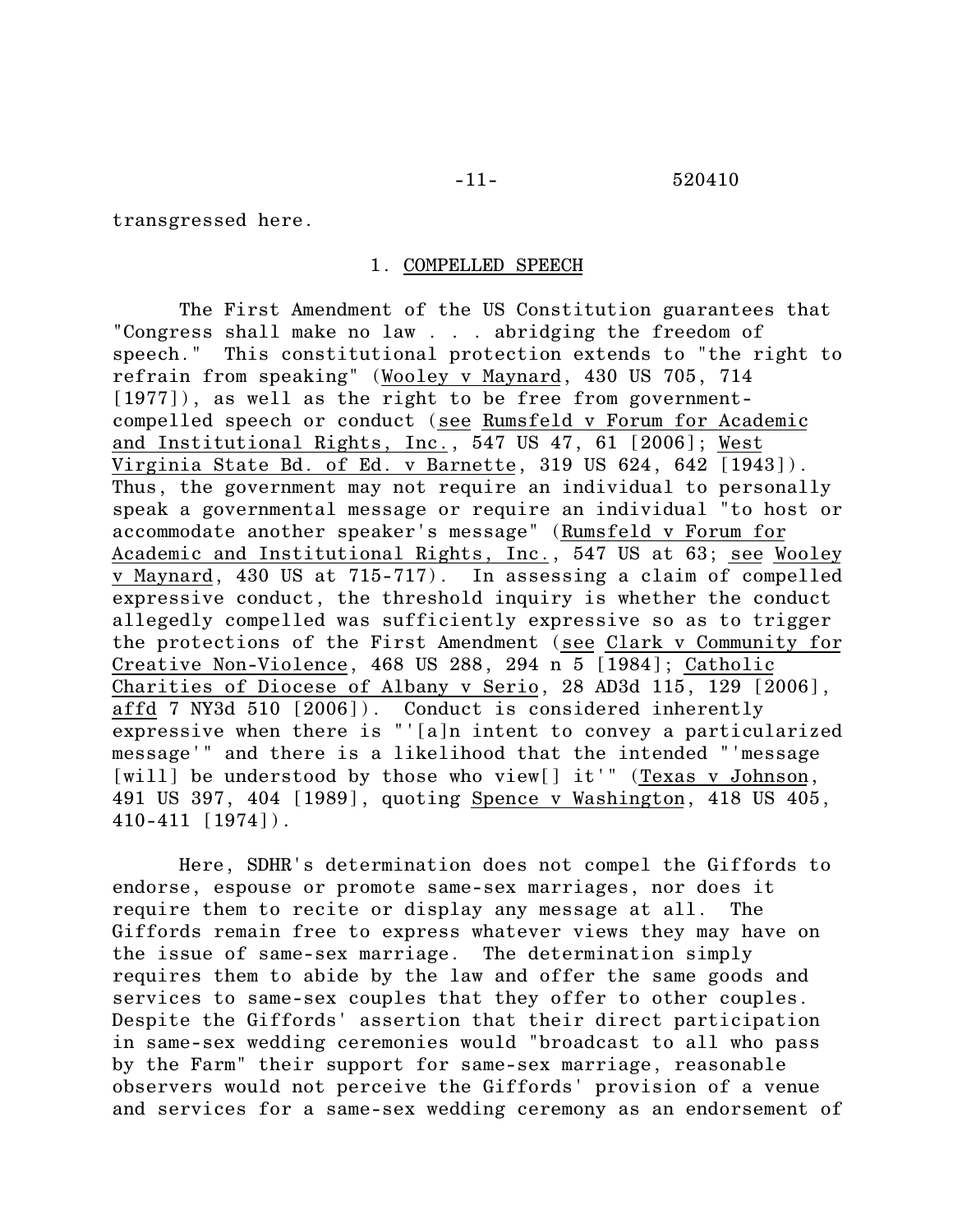same-sex marriage. Like all other owners of public accommodations who provide services to the general public, the Giffords must comply with the statutory mandate prohibiting discrimination against customers on the basis of sexual orientation or any other protected characteristic. Under such circumstances, there is no real likelihood that the Giffords would be perceived as endorsing the values or lifestyle of the individuals renting their facilities as opposed to merely complying with anti-discrimination laws. We thus conclude that the conduct allegedly compelled is not sufficiently expressive so as to trigger First Amendment protections (see Craig v Masterpiece Cakeshop, Inc., 2015 WL 4760453 at \*11-12, 2015 Colo App LEXIS at \*57-72; Elane Photography, LLC v Willock, 309 P3d at 64-70; see also Catholic Charities of Diocese of Albany v Serio, 28 AD3d at 129-130).

# 2. EXPRESSIVE ASSOCIATION

Petitioners' freedom of expressive association claim must also fail. To invoke the First Amendment's protection for expressive association, "a group must engage in some form of expression, whether it be public or private" (Boy Scouts of America v Dale, 530 US 640, 648 [2000]; see Hurley v Irish-American Gay, Lesbian and Bisexual Group of Boston, Inc., 515 US 557, 567-569 [1995]). There is nothing in this record to indicate that petitioners' wedding business was "organized for specific expressive purposes" (New York State Club Assn., Inc. v City of New York, 487 US 1, 13 [1988]), rather than for the purpose of making a profit through service contracts with customers. Indeed, the Giffords do not inquire into a couple's faith, religious beliefs or political views when booking weddings. Even were Liberty Ridge to be deemed an expressive enterprise, a customer's association with a business for the limited purposes of obtaining goods and services – as opposed to becoming part of the business itself – does not trigger this constitutional concern (see Rumsfeld v Forum for Academic and Institutional Rights, Inc., 547 US at 69).

# III. COMPENSATORY DAMAGES AND CIVIL PENALTY

Finally, we find no basis upon which to disturb either the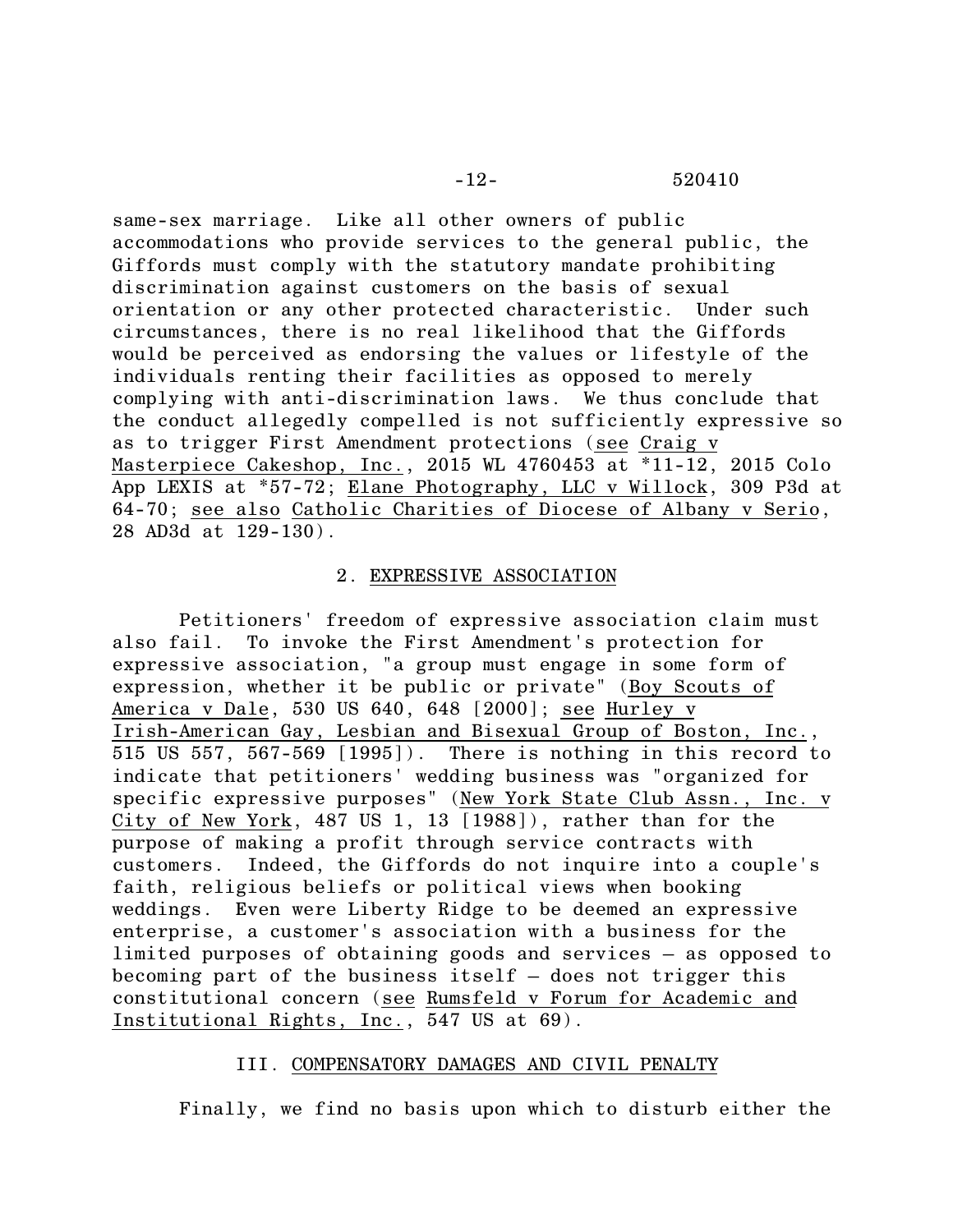compensatory damages award or the civil fine assessed by SDHR. An award of compensatory damages will be upheld where it is reasonably related to the wrongdoing, supported by the evidence and comparable to the relief awarded in similar cases (see Matter of New York City Tr. Auth. v State Div. of Human Rights, 78 NY2d at 219; Matter of Rensselaer County Sheriff's Dept. v New York State Div. of Human Rights, 131 AD3d 777, 781 [2015]; Matter of County of Onondaga v Mayock, 78 AD3d 1632, 1633-1634 [2010]). Here, the McCarthys were the victims of discrimination based on their sexual orientation, and the record reflects the hurt, humiliation and mental anguish that they suffered as a result of petitioners' conduct. Further, the awards of \$1,500 to each of the McCarthys are well in accord with those sustained in similar cases (see Matter of Consolidated Edison Co. of N.Y. v New York State Div. of Human Rights, 77 NY2d 411, 421 [1991]; Matter of All Is. Airport Servs., Inc. v New York State Div. of Human Rights, 127 AD3d 967, 968 [2015]; Matter of Wal-Mart Stores E., L.P. v New York State Div. of Human Rights, 71 AD3d 1452, 1453 [2010]; Albunio v City of New York, 67 AD3d 407, 409 [2009], affd 16 NY3d 472 [2011]). Mindful that SDHR has been empowered to take appropriate action to fulfill "[t]he extremely strong statutory policy of eliminating discrimination" (Matter of New York City Tr. Auth. v State Div. of Human Rights, 78 NY2d at 216), we further find that the \$10,000 civil fine imposed upon petitioners did not constitute an abuse of discretion as a matter of law (see Executive Law § 297 [4] [c] [vi]; Matter of County of Erie v New York State Div. of Human Rights, 121 AD3d 1564, 1566 [2014]; Matter of New York State Div. of Human Rights v Stennett, 98 AD3d 512, 514 [2012]; see generally Matter of Kelly v Safir, 96 NY2d 32, 38 [2001]).

McCarthy, Egan Jr., Devine and Clark, JJ., concur.